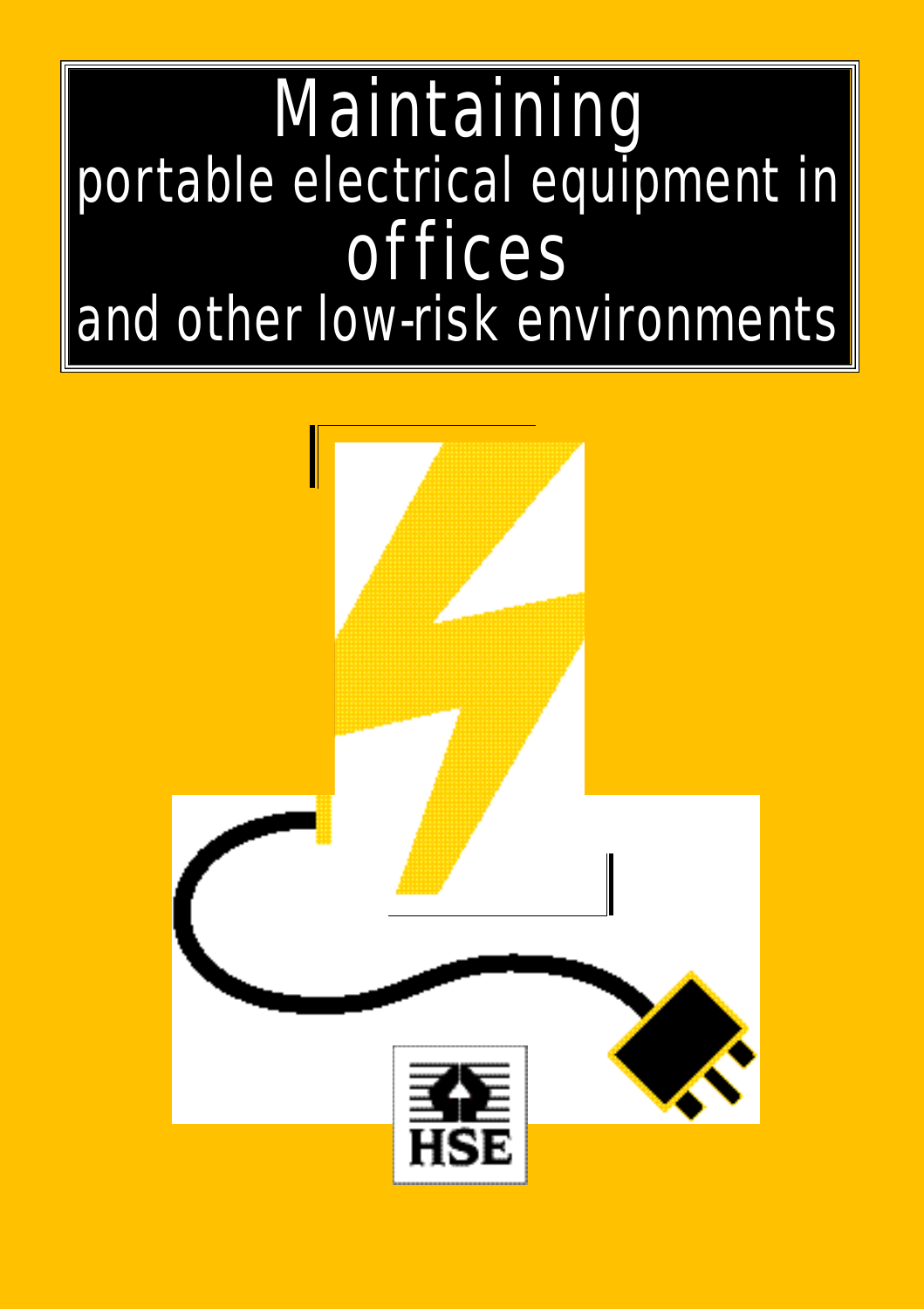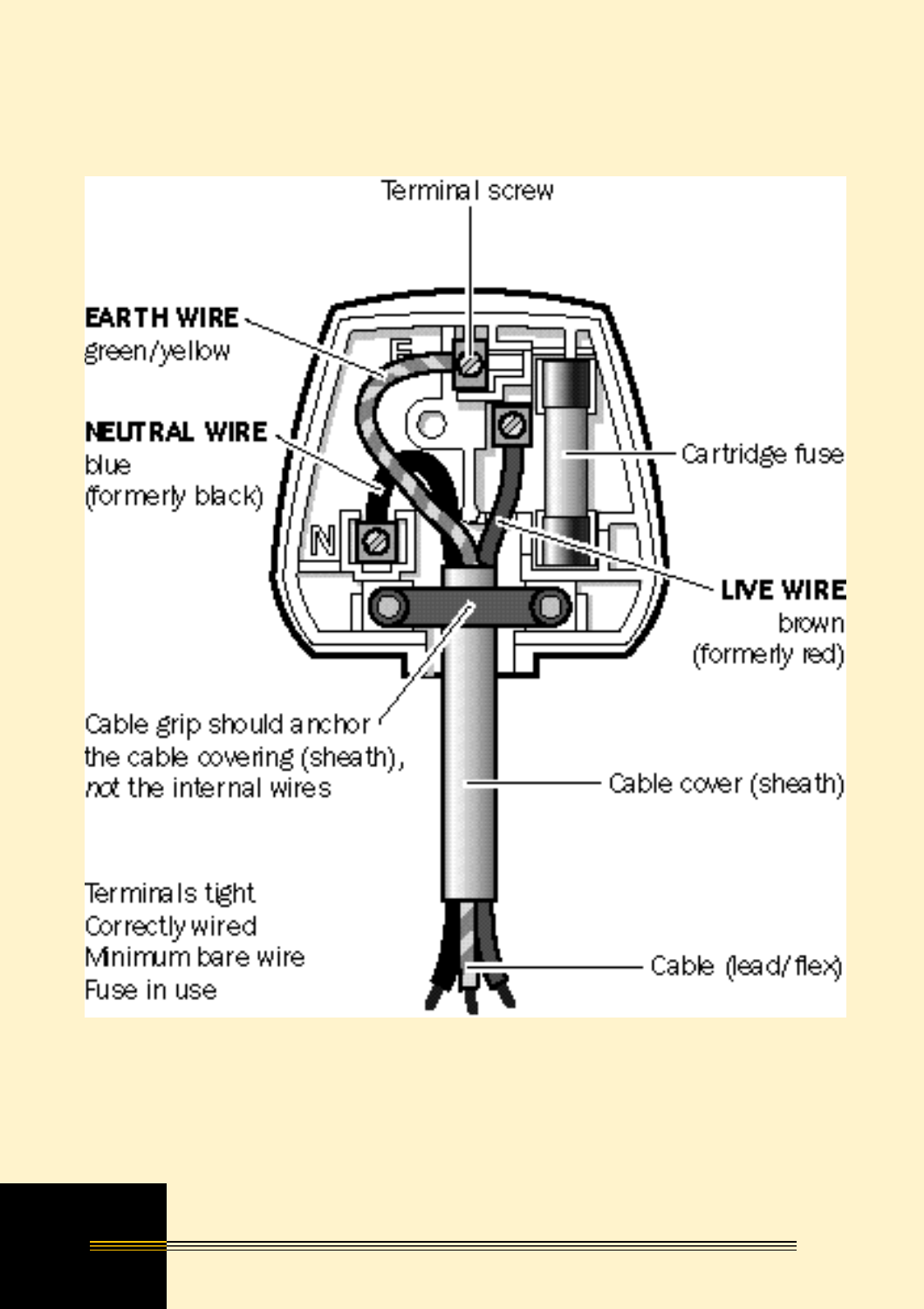*This leaflet sets out the precautions which can be taken to prevent danger from por table electrical equipment in those p remises where risks are generally low, eg offices or libraries. The precautions are similar to those for electrical equipment used in other premises, but are matched to low-risk environments.* 

## *'I've been told I have to have my desk lamp tested every* six months. Is this correct?'

No. The law requires it to be maintained. It does not require an elaborate and frequent system of electrical testing.

#### *'But I have quite a lot of electrical equipment in my o f fices, what do I have to do to maintain it?'*

For the most part, visually inspect it. By concentrating on a simple inexpensive system of looking for visible signs of damage or faults, and putting them right, you will prevent most electrical accidents from occurring.

#### *'What is por table electrical equipment?'*

Generally, equipment that has a lead (cable) and plug and which is normally moved around or can easily be moved from place to place, eg vacuum cleaners, kettles, heaters, fans, televisions, desk lamps; and also equipment that could be moved, eg photocopiers, fax machines, and desktop computers.

## *'Are there risks from portable electrical equipment used in of fices etc?'*

Yes, but they are low compared to most other workplaces. However, if you have never had an inspection system, or if maintenance has been neglected, there is a greater chance that some of the equipment has become dangerous and you will need to take some action.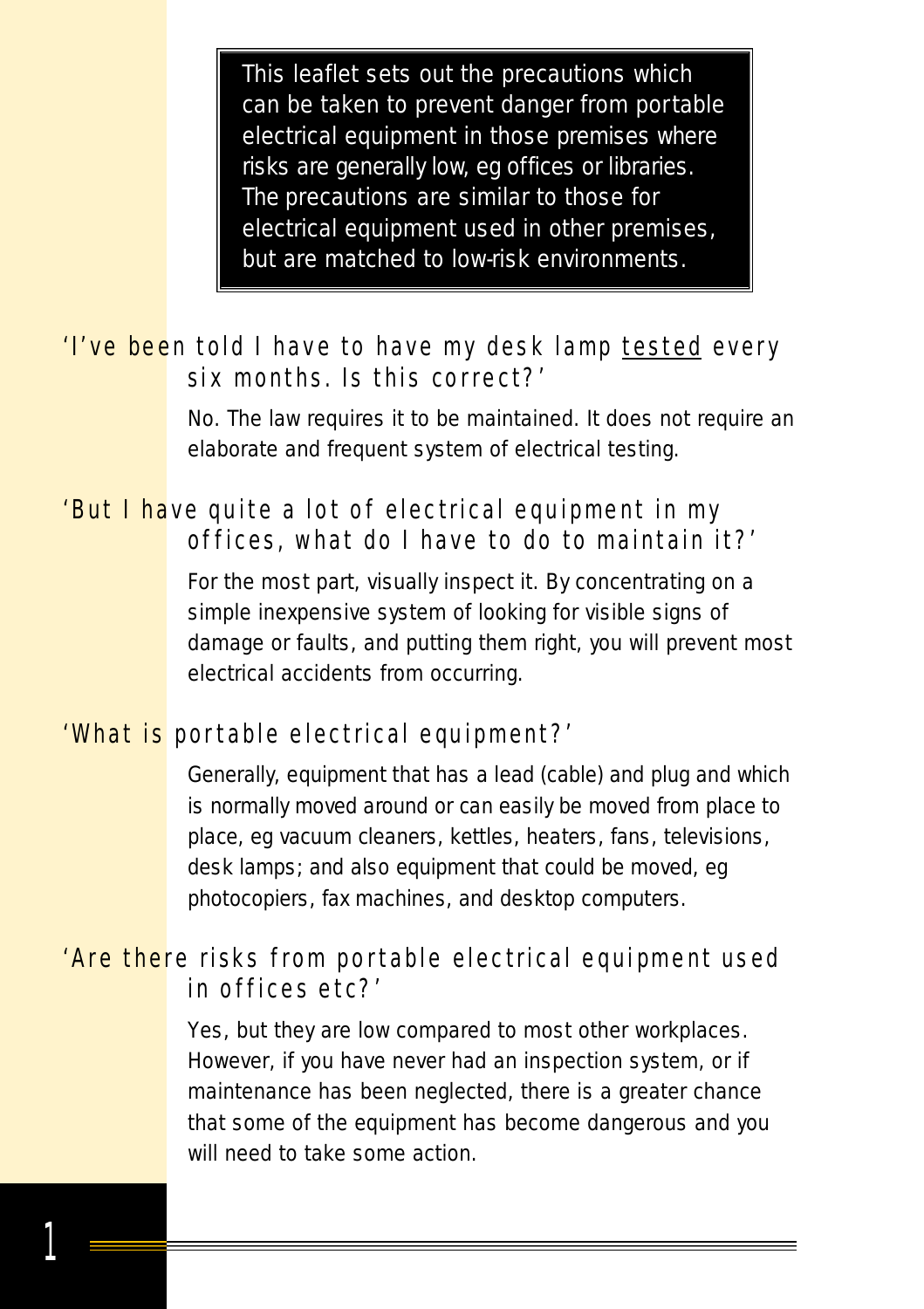#### *'What can go wrong?'*

The leads and plugs, or sometimes the equipment itself, can become damaged. This may result in an electric shock. Electric shocks can kill. Damaged equipment can also cause fires.

#### *'How can I tell if it is damaged?'*

By looking! This is the most important maintenance precaution. Around 95% of faults or damage can be found just by looking (visual inspection).

First, identify your equipment and where and how it is used. The things you are looking for on the equipment, the cable and plug (after disconnecting it) are signs of:

- ◆ damage, eg cuts, abrasion (apart from light scuffing) to the cable covering;
- $\bullet$  damage to the plug, eg the casing is cracked or the pins are bent;
- $\bullet$  non-standard joints including taped joints in the cable;
- ◆ the outer covering (sheath) of the cable not being gripped where it enters the plug or the equipment. Look to see if the coloured insulation of the internal wires is showing;
- $\bullet$  equipment that has been used in conditions where it is not suitable, eg a wet or dusty workplace;
- ◆ damage to the outer cover of the equipment or obvious loose parts or screws; and
- ◆ overheating (burn marks or staining).

In addition, formal inspection could include removal of the *plug* cover and checking that

◆ a fuse is being used (ie it is a proper fuse **not** a piece of wire, a nail etc);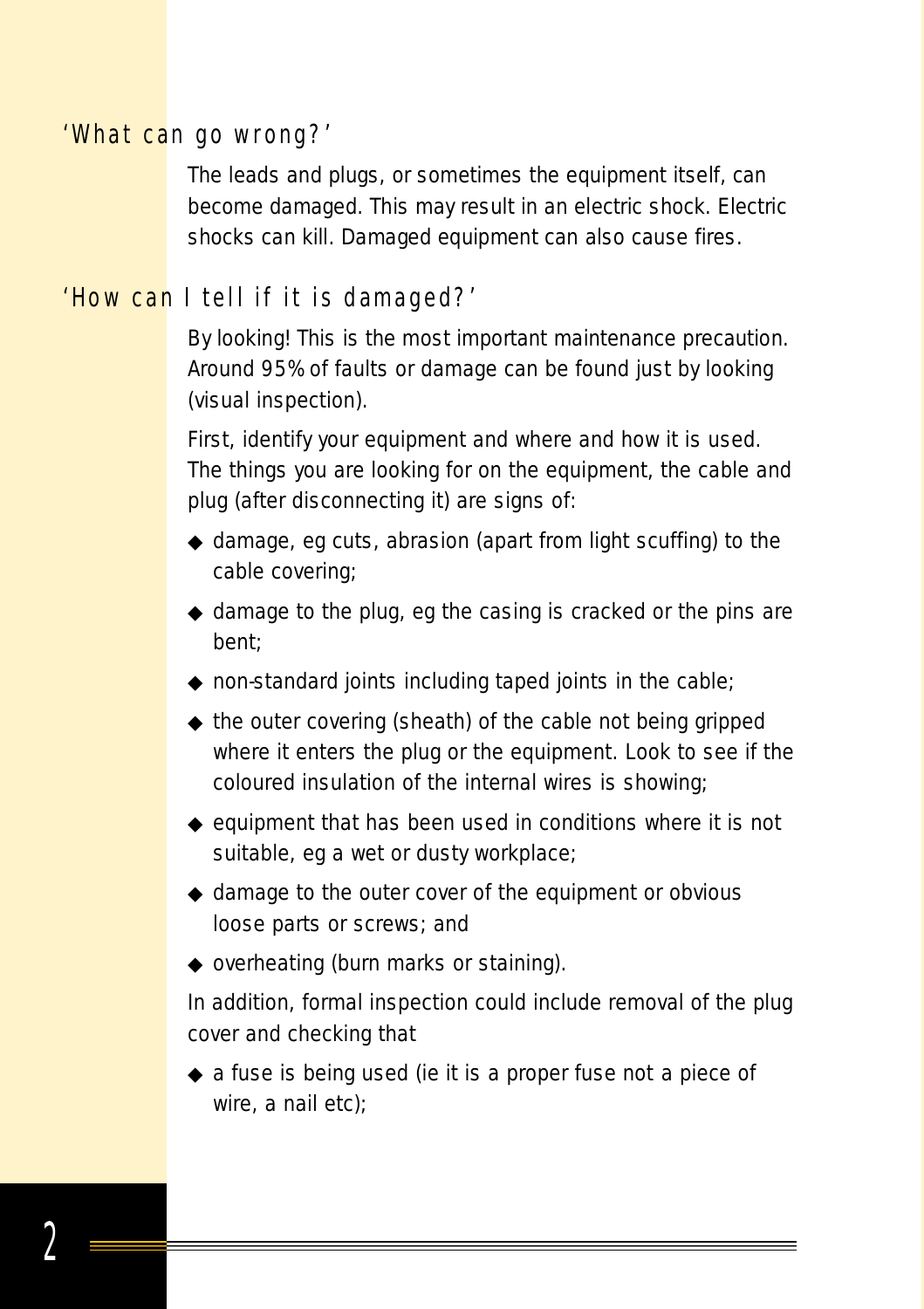- ◆ the cord grip is holding the *outer* part (sheath) of the cable tightly;
- $\bullet$  the wires, including the earth where fitted, are attached to the correct terminals (see diagram on inside of front cover);
- $\bullet$  no bare wire is visible other than at the terminals;
- $\triangle$  the terminal screws are tight; and
- ◆ there is no sign of internal damage, overheating or entry of liquid, dust or dirt.

This does *not* apply to moulded plugs where only the fuse can be checked.

Most of these checks also apply to extension leads and their plugs and sockets.

## *'It seems so easy, but I have been told that I have to have an electrician do this.'*

That is *not* necessary for the kind of equipment normally used in low-risk environments. Any sensible (competent) member of staff can do it if they have been given enough knowledge and training.

## *'What is enough knowledge and training?'*

They need to know what to look at, what to look for and what to do, but more importantly they should be able to avoid danger to themselves or others. So, they should have basic electrical knowledge together with common sense, eg switch off and unplug the equipment first! Simple training can cover all of this.

## *'How often should we look?'*

That depends on the type of equipment and how it is used. For example, the cable to a kettle will probably be handled and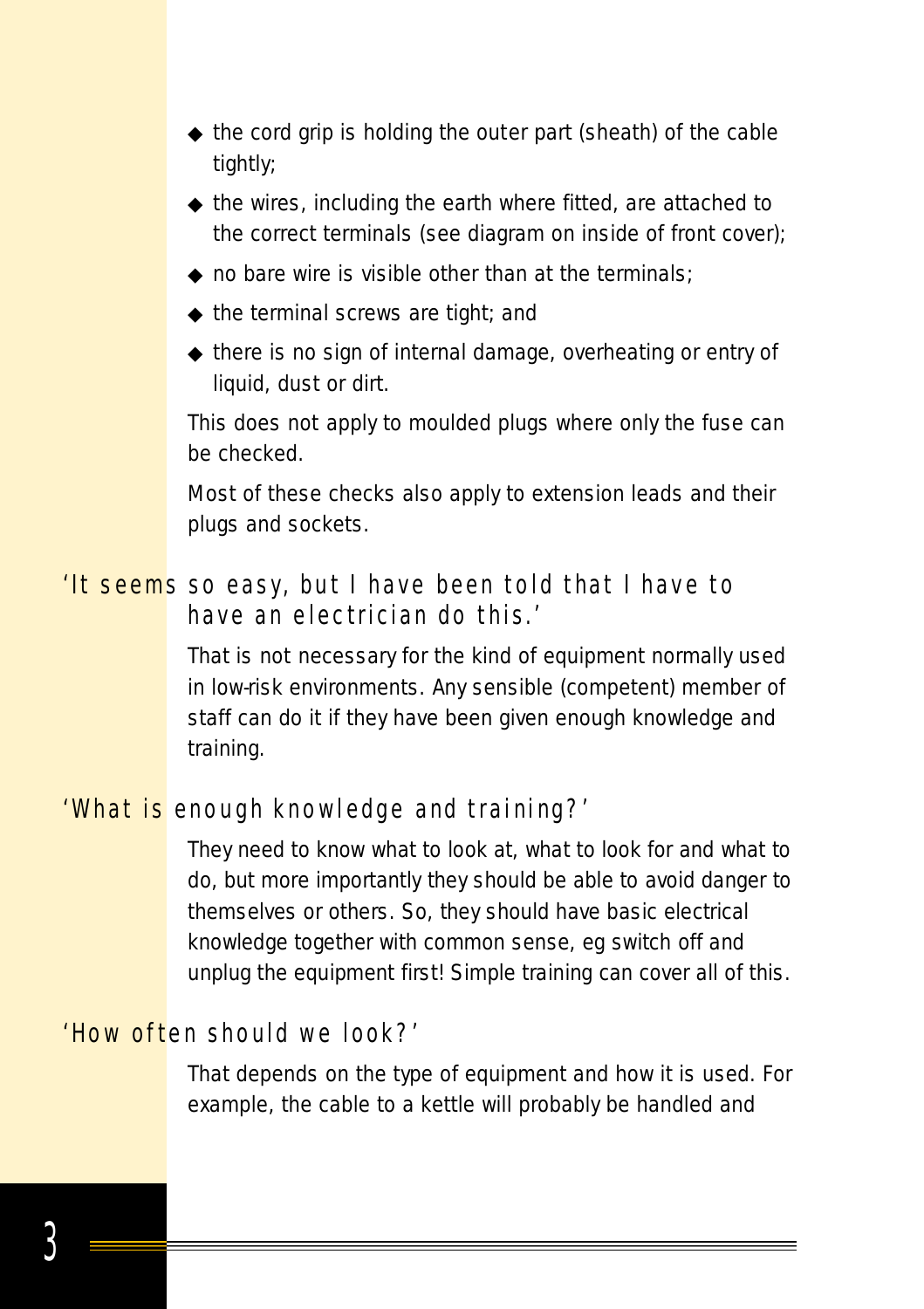moved several times each day, while the cable to a computer may only be moved when the office furniture is rearranged. The table on the opposite page suggests intervals that can be used to start with until you have enough experience to decide this for yourself.

#### *'What can users do?'*

You should encourage them to look critically at the electrical equipment which they use, and look for damage to the outside of the equipment and its lead and plug before they use it, but they should *not* take the plug apart.

#### *'What happens if they find something wrong?'*

They should tell somebody (a supervisor or manager) and the equipment should be labelled as faulty and taken out of use to be repaired. (The plug could be taken off to stop it being used.)

## *'What about testing, I had thought that was essential?'*

Not for all equipment. However, some faults cannot be seen just by looking, particularly lack of continuous earths. For some equipment the earth is essential to safety. Therefore all earthed equipment, and most leads and plugs connected to equipment, should also have an occasional combined inspection and test to look for these and other faults. Suggested intervals are shown on the opposite page.

Combined inspection and testing can be carried out at the start of a maintenance system to establish the initial condition of the equipment.

Combined inspection and testing should be carried out:

◆ where there is reason to suspect the equipment may be faulty, damaged or contaminated but this cannot be confirmed by visual inspection; and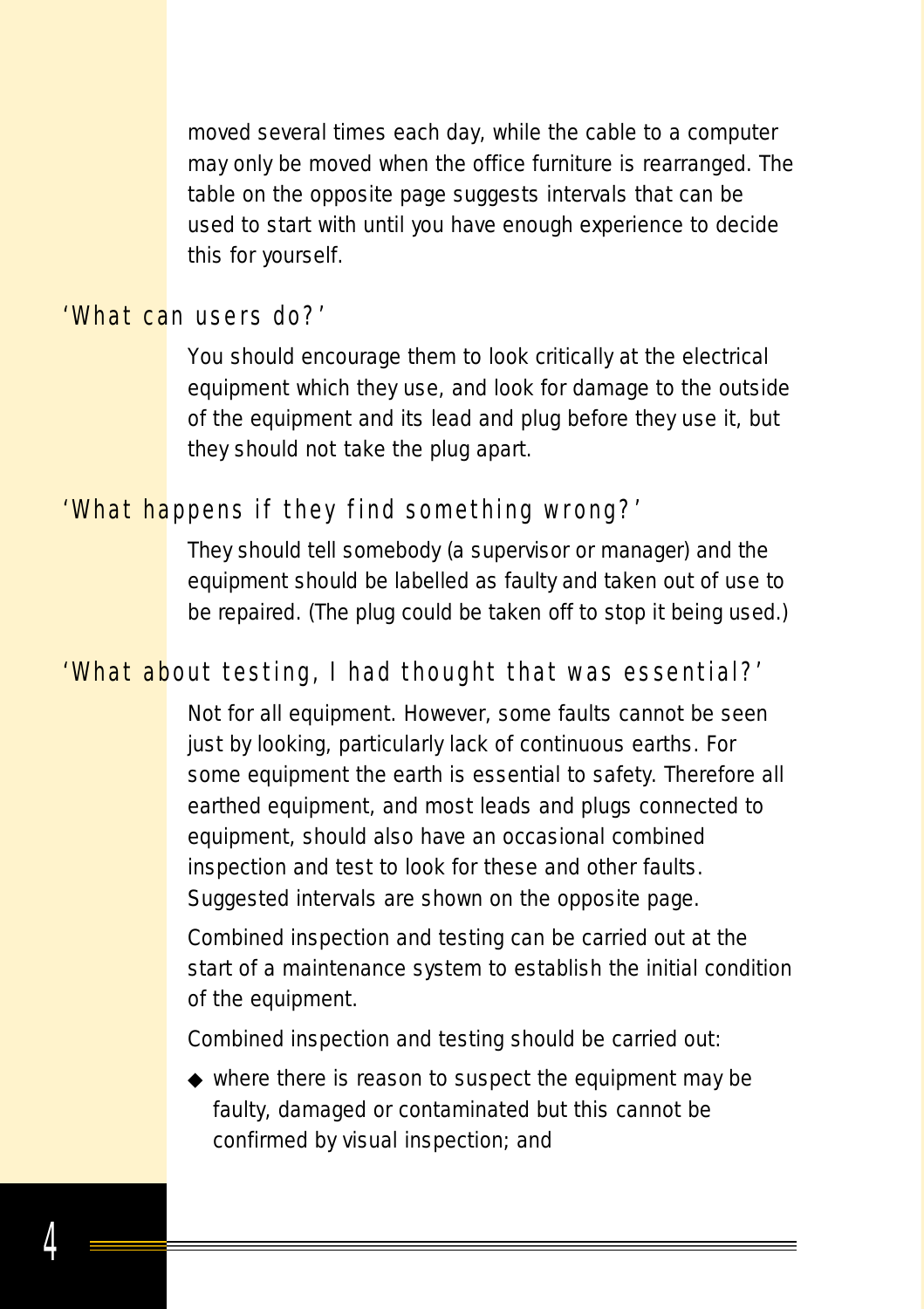# **Offices and other low-risk environments only** Suggested *initial*<sup>\*</sup> intervals

| Equipment/environment                                                                                          | <b>User</b><br>checks | <b>Formal visual</b><br>inspection                                                           | <b>Combined inspection</b><br>and testing                                         |
|----------------------------------------------------------------------------------------------------------------|-----------------------|----------------------------------------------------------------------------------------------|-----------------------------------------------------------------------------------|
| Battery-operated:<br>(less than 20 volts)                                                                      | <b>No</b>             | <b>No</b>                                                                                    | <b>No</b>                                                                         |
| Extra low voltage:<br>(less than 50 volts AC) eg<br>telephone equipment, low<br>voltage desk lights            | <b>No</b>             | <b>No</b>                                                                                    | <b>No</b>                                                                         |
| Information technology:<br>eg desktop computers,<br><b>VDU</b> screens                                         | <b>No</b>             | Yes, $2 - 4$ years                                                                           | No if double insulated<br>- otherwise up to<br>5 years                            |
| Photocopiers, fax machines:<br>NOT hand-held.<br><b>Rarely moved</b>                                           | <b>No</b>             | Yes, $2 - 4$ years                                                                           | No if double insulated<br>- otherwise up to<br>5 years                            |
| Double insulated equipment:<br>NOT hand-held. Moved<br>occasionally, eg fans, table<br>lamps, slide projectors | <b>No</b>             | Yes, 2 - 4 years                                                                             | <b>No</b>                                                                         |
| Double insulated equipment:<br>HAND-HELD eg some floor<br>cleaners                                             | <b>Yes</b>            | Yes, 6 months -<br>1 year                                                                    | <b>No</b>                                                                         |
| Earthed equipment (Class 1):<br>eg electric kettles, some floor<br>cleaners                                    | <b>Yes</b>            | Yes, 6 months -<br>1 year                                                                    | Yes, 1 - 2 years                                                                  |
| Cables (leads) and plugs<br>connected to the above.<br><b>Extension leads (mains</b><br>voltage)               | <b>Yes</b>            | Yes, 6 months -<br>4 years<br>depending on the<br>type of<br>equipment it is<br>connected to | Yes, $1 - 5$ years<br>depending on the type<br>of equipment it is<br>connected to |

*\* NB: Experience of operating the maintenance system over a period of time, together with information on faults found, should be used to review the frequency of inspection.* 

*It should also be used to review whether and how often equipment and associated leads and plugs should receive a combined inspection and test.*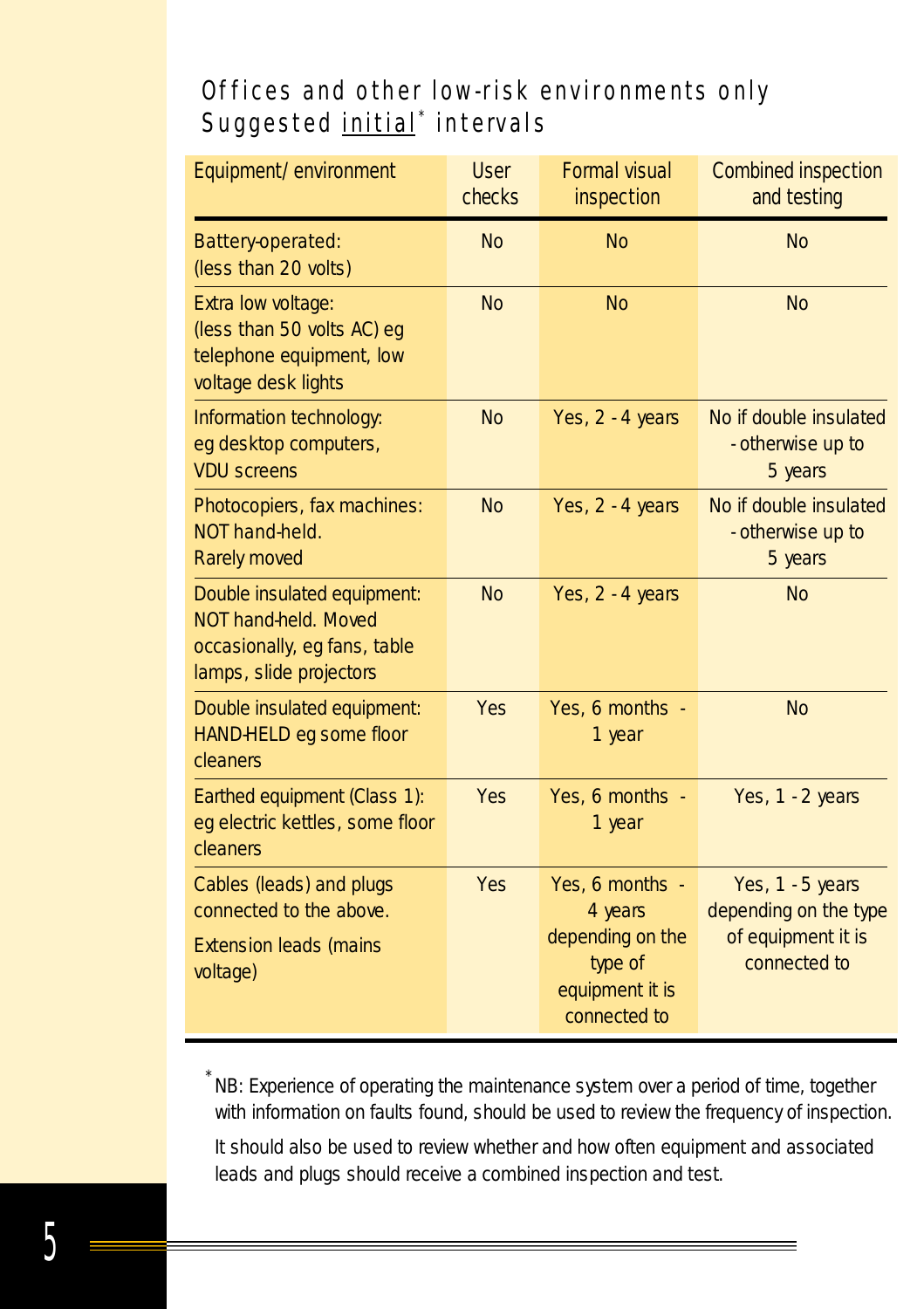◆ after any repair, modification or similar work to the equipment, when its integrity needs to be established.

## *'Can I group different types of equipment together for inspection or testing?'*

Yes. If you find it easier to carry out the inspection or testing of all the equipment at the same time you are free to do so, but you should use the shortest table interval in the group, not the longest.

## *'How do I know if equipment is ear thed or not?'*

Equipment which is not earthed is usually called 'double insulated' or 'Class II' and is marked with the 'double square' symbol  $\boxed{\blacksquare}$ . The cable has two wires. Equipment not marked with this symbol is usually earthed and is called 'Class I'. The cable has three wires.

#### *'What about testing other equipment?'*

Some equipment does not need testing, eg battery-operated or extra low voltage. Other equipment itself should not need testing but occasionally its lead (cable) and plug will. Intervals of up to 5 years are suggested but your experience will determine what is best.

Some types of business equipment, eg computers, VDUs or printers, can be damaged by inappropriate tests. Guidance on testing this type of equipment is listed at the end of this leaflet. Detachable power leads for this type of equipment can be safely tested when not connected to it.

### *'Does the combined inspection and test have to be c a rried out by an electrician?'*

Not necessarily. A member of staff can do this if they have had suitable training. Greater knowledge and experience is needed than for inspection alone, and they need to have the right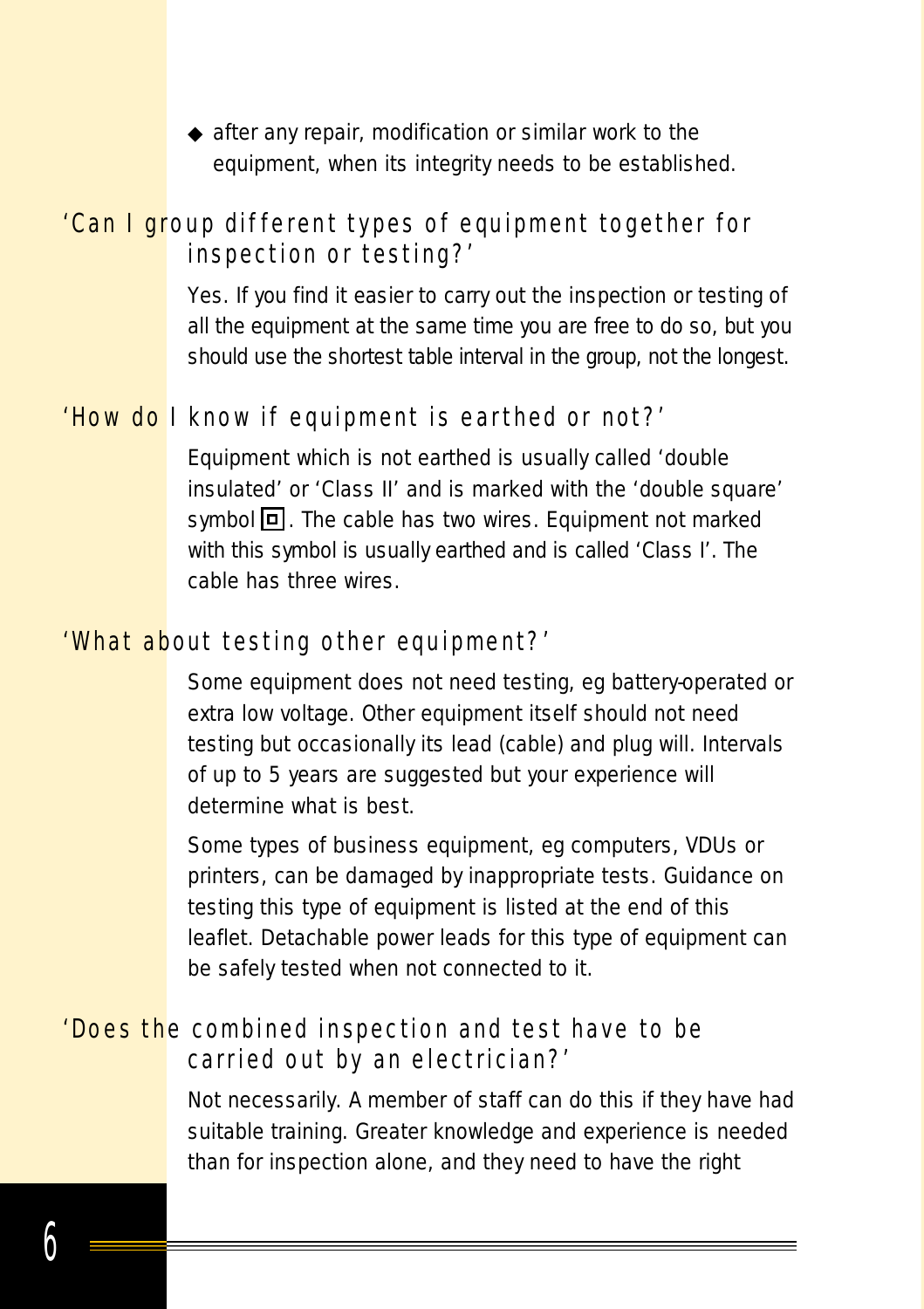equipment to do the tests. They should know how to use the equipment correctly and how to interpret the results.

## *'Do I have to keep re c o rd s ? '*

The law does not require this. But you may find it helpful if you have a lot of electrical equipment to keep track of and also to help you review your maintenance procedures. Experience of faults found will determine whether inspection intervals can be lengthened and whether and how often there should be a combined inspection and test.

#### *'What else do I need to do?'*

Occasionally review your monitoring system once you have experience to work on. Check what is being found and that action is being taken and decide whether frequencies are correct.

## *'What about equipment that employees have br ought to work themselves?'*

Ideally you should not let them bring it to work. This is sometimes difficult to prevent and you may need to include it in the visual inspection.

#### *'What does the law say?'*

Regulation 4(2) of the Electricity at Work Regulations 1989 says 'As may be necessary to prevent danger, all systems shall be maintained so as to prevent, so far as is reasonably practicable, such danger'.

## *'I also have a small factor y, where clearly the risks are g reater; what other guidance is there ? '*

Some additional publications from HSE and other organisations giving guidance on maintaining electrical equipment are listed below. The tables of frequencies for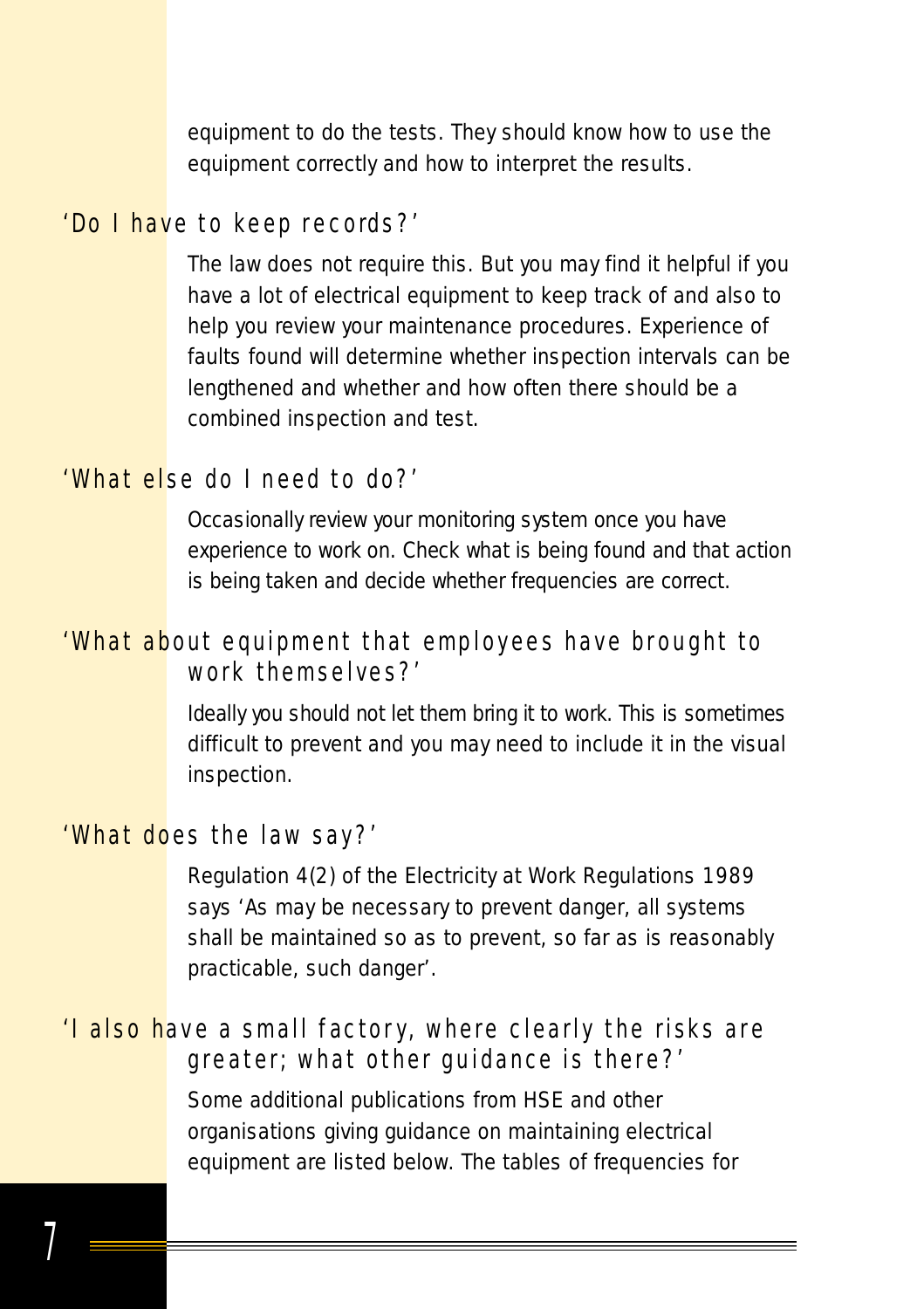inspection and testing given in them are recommendations and are not legal requirements.

*Maintaining portable and transportable electrical equipment*  HSG107 HSE Books 1994 ISBN 0 7176 0715 1

*Maintaining portable electrical equipment in hotels and tourist accommodation* INDG237 HSE Books 1996. This leaflet is available in priced packs of 10 from HSE Books ISBN 0 7176 1273 2. Single copies are available free.

*Code of Practice for In-service Inspection and Testing of Electrical Equipment* The Institution of Electrical Engineers ISBN 0 85296 844 2

While every effort has been made to ensure the accuracy of the references listed in this publication, their future availability cannot be guaranteed.